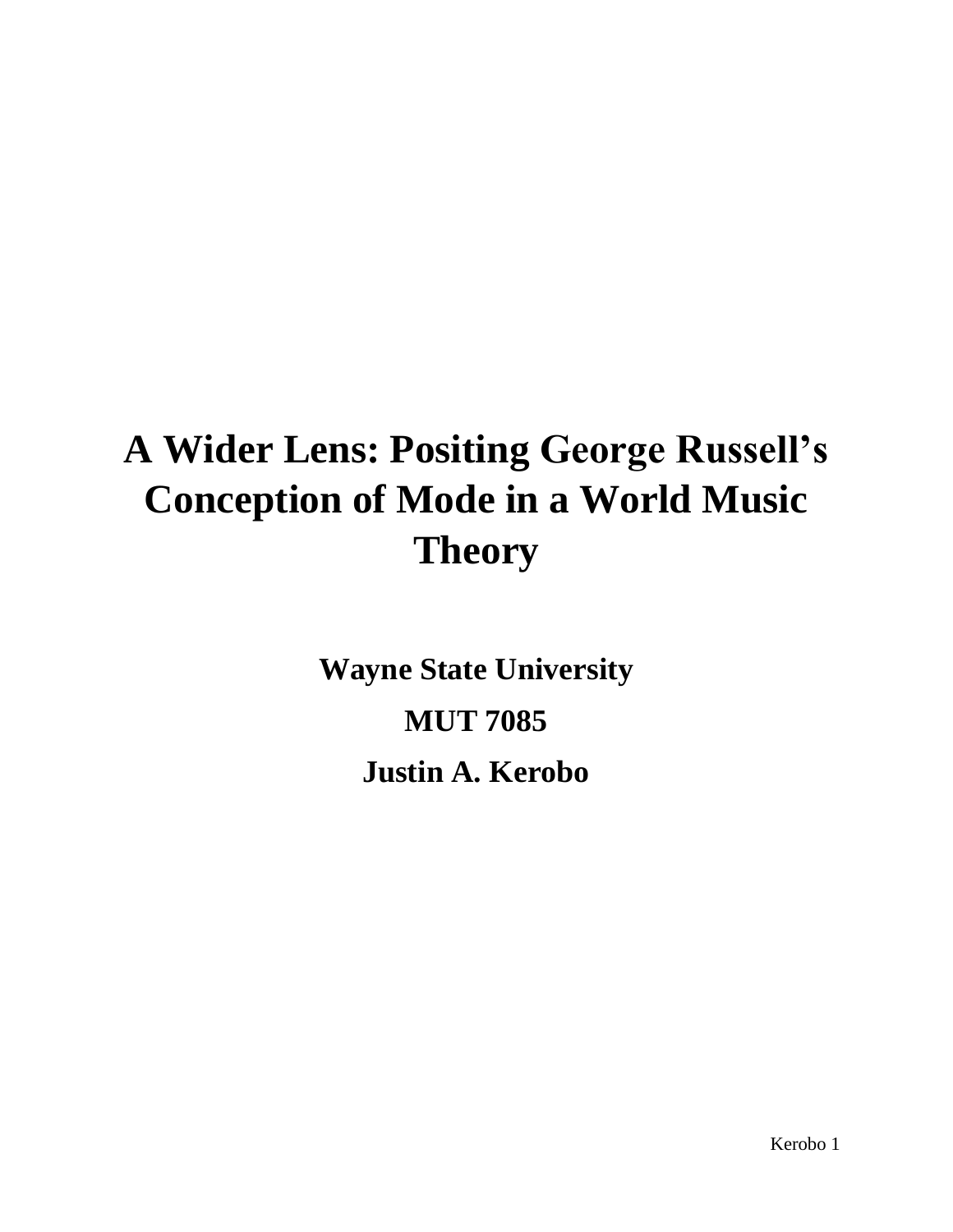# **Introduction**

The term of mode as it applies to Western music theory has an extensive and far-reaching grasp. It has three main applications in musical practice, which historically tie to music. The expansion of meaning over time relates to purpose in musical periods yet can still mean all simultaneously. Concerning late-medieval notation, it looks at the connection between the note values *longa* and *brevis*; it applies as an interval in early medieval theory. <sup>1</sup> The term also compounds upon each other in three successive and historical stages: to Gregorian chant, Renaissance polyphony, and tonal harmonic music of the 17th century to the 19th. In turn, the concept of mode develops to its most common use. Its use generally is as designatory classes of melodies.

Still, since the 20<sup>th</sup> century, the benefit strays more toward designating certain kinds of norms or models for composition and improvisation.<sup>2</sup> George Russell and *The Lydian Chromatic Concept of Tonal Organization* help position mode as a forefront in Jazz and popular music during the development of Modal Jazz in the 1950s, and that uses and highlights the Lydian Scale. Under this work, Russell carved out a unique niche for himself in jazz's history, his treatise representing the first theoretical work to come out of the jazz tradition.<sup>3</sup> With the advent of 'mode' as a concept, it is vital to characterize it as a concept in the history and theory of Western music and 'mode' as a modern musicological concept applied to non-Western music. However, the conception of the Lydian Scale and tonal gravity Russell describes in his treatise are created with both ideas in mind.

The center of the concept of mode in Western music comes from 11<sup>th</sup>-century Italian music theory. Pseudo-Odo of Arezzo provides half with the anonymous *Dialogus* and emphasizes mode as classification and the tonal weight of final scale degree. Guido of Arrezzo stresses the scalarmelodic environment of any of the scale degrees, and they blend to provide the structural definition for mode.<sup>4</sup> These and other elements of mode and modality had a considerable earlier and subsequent history in medieval theory and practice. Still, they exemplify the two most important features: classification and tonal structure.

This paper grounds George Russell's Lydian Chromatic Concept (LCC) in broader arching music theory from jazz theory by looking at modal views (theory) historically and looking at how Russell's conception of the Lydian Chromatic Concept and mode, in general, differ from traditional concepts of mode and mode practices at the time. It will do this in two main ways. It aims to trace this musically before the publication of his theory by looking at George Russell's "Ezz-thetic" (1950), examining and connecting mode theory through practice in prose by a view of the notion's several different components, including characteristic intervals, modal degree

<sup>&</sup>lt;sup>1</sup> Harold Powers et al., "Mode," Grove Music Online, January 20, 2001,

http://www.oxfordmusiconline.com/grovemusic/view/10.1093/gmo/9781561592630.001.0001/omo-

<sup>9781561592630-</sup>e-0000043718.

<sup>2</sup> Powers et al.

<sup>3</sup> Robert Moore, "George Alan Russell: Jazz's First Theorist," *Trotter Review* 2, no. 2 (June 21, 1988): 15–19.

<sup>4</sup> Charles M. Atkinson, *The Critical Nexus: Tone-System, Mode, and Notation in Early Medieval Music* (New York, United States: Oxford University Press, Incorporated, 2008),

http://ebookcentral.proquest.com/lib/wayne/detail.action?docID=430640. 202-233.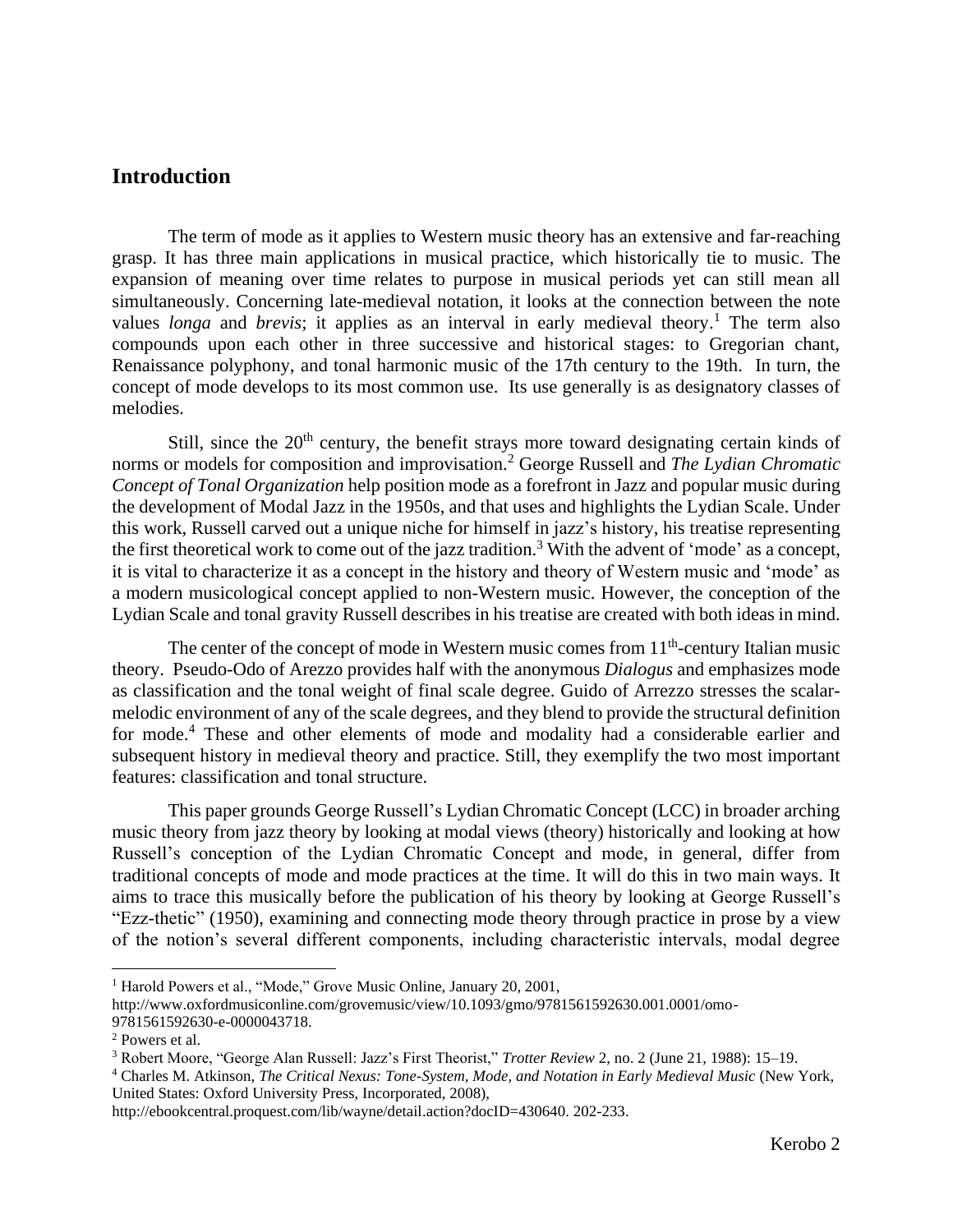affinities, and essential voice-leading principles in comparison to Beethoven's "Heiliger Dankgesang" (1825) the third movement of op.132.<sup>5</sup> Finally, I argue that the LCC connects to a "pan-stylistic" approach of music theory by fermentation of his ideas in other theorist-composers such as Tōru Takemitsu and Frank Zappa. "Pan-stylistic" approach combines mode as a concept in the history and theory of Western music and 'mode' as a modern musicological concept applied to non-Western music.<sup>6</sup>

## **Mode**

## **16th century to 19th century**

The 16<sup>th</sup> century first brought a modal application by theorists to music. It is earlier, in the form of eight medieval modes of Gregorian chant, and later in a comprehensive system of twelve modes. The latter system accounts for features of polyphonic music as the choice of cadential pitches and pitches for the opening imitative entries, as well as to specify aspects of range and contour in individual melodic lines.<sup>7</sup>

Polyphonic modality was a key aspect from the mid-16<sup>th</sup> century to at least the  $17<sup>th</sup>$  century and showed in various repertories and many theories from the period. Conclusively, the systems of polyphonic modality play intricate roles in the parallel development of theoretical approaches made up of pairs of major and minor keys in what has come to be known as tonal harmony or harmonic tonality.<sup>8</sup> The harmonic tonality of Russell's theory refers to the existence of a single preeminent tonic tone conferred by the ladder of fifths.

## **20th century**

The highlight and most essential features of European modal theory emphasize the classificatory and scalar aspects of mode. The development of the term 'modal' can attribute to vital melodic and motivic elements in phrases of medieval and Renaissance theory and practice.<sup>9</sup> However, since the  $20<sup>th</sup>$  century, the term expands to allow equal weight to confer between the melodic type and motivic features with scale type in musicological parlance.<sup>10</sup>

An essential part of understanding modes is breaking into other world music concepts that scholars extensively documented early in the  $20<sup>th</sup>$  century. The first meaning and the basis for the common understanding of 'mode' came from studies of eastern Mediterranean musical styles and Eastern Christian liturgical music, which principally feature the scalar aspect and definition of

<sup>5</sup> Jeffrey Sultanof, "Ezz-Thetic, The Jeffrey Sultanof Master Edition" (Jazz Lines Publication, December 20, 2010), https://www.ejazzlines.com/mc\_files/2/ezzthetic\_jlp-8020.pdf; George Russell, *Ezz-Thetic* (New York: Plaza Sound Studios, 1961); Ludwig van Beethoven, *Complete String Quartets* (Dover Publications, Incorporated, 1970). 159- 188.

<sup>6</sup> Peter Burt, "Takemitsu and the Lydian Chromatic Concept of George Russell," *Contemporary Music Review* 21, no. 4 (September 2002): 73–109, https://doi.org/10.1080/07494460216666; Brett Clement, "A New Lydian Theory for Frank Zappa's Modal Music," *Music Theory Spectrum* 36, no. 1 (2014): 146–66; Olive Jones and George Russell, "A New Theory for Jazz," *The Black Perspective in Music* 2, no. 1 (1974): 63–74, https://doi.org/10.2307/1214151.

<sup>7</sup> Powers et al., "Mode."

<sup>8</sup> Powers et al.

<sup>&</sup>lt;sup>9</sup> Powers et al.

<sup>10</sup> Powers et al.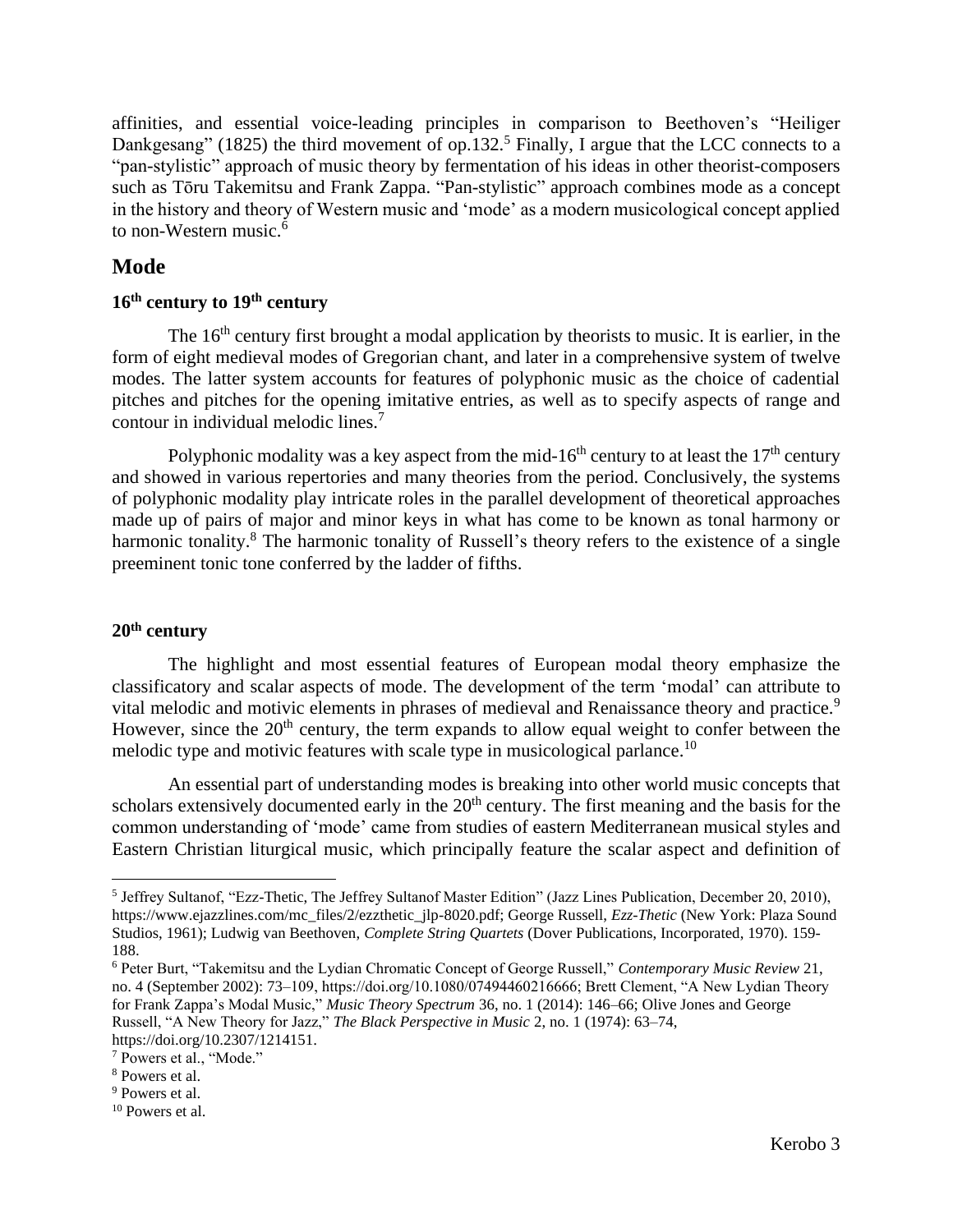mode. Mode does this by a connection to a broader purpose historically, and it also has a twofold sense as Harold S. Powers explains:

A new basic definition from Idelsohn's *Jewish Music in its Historical Development* (1929) was given wide currency in the English-speaking world when Reese took it over for his *Music in the Middle Ages* (1940, p.10): 'A MODE … is composed of a number of MOTIVES (i.e. short music figures or groups of tones) within a certain scale.' In Winnington-Ingram's *Mode in Ancient Greek Music* (1936) both the scalar and the melodic aspects of mode are summarized, in a broad geographical and cultural context that includes both the historical Western definition and the then new aspects proposed by Western scholars of Asian and Middle Eastern music. "Mode is essentially a question of the internal relationships of notes within a scale, especially of the predominance of one of them over the others as a tonic, its predominance being established in any or all of a number of ways: e.g., frequent recurrence, its appearance in a prominent position as the first note or the last, the delaying of its expected occurrence by some kind of embellishment." [p.2] "Mode may be defined as the epitome of stylized song, of song stylized in a particular district or people or occupation; and it draws its character partly from associations contracted in its native home, reinforced perhaps by the sanctions of mythology. This is true of the Chinese *tyao*, the Indian *rāg*, and the Arabian *maqam*; and probably of the [ancient] Greek [*harmonia*]. [p.3] To the terms above, for which 'mode' is used as a translation, should be added *ēchos*, used in the music theory of the medieval Byzantine Church to describe the direct model for what became the mode of Gregorian chant theory. To the non-Western technical terms one might add Persian *dastgāh* or *āvāz*, *pathet* in Javanese gamelan music, and Japanese *chō*– with its usual enclitic, *chōshi* – a word cognate with Chinese *diao*, and written with the same ideograph. $^{11}$ 

The duality describes multiple musics worldwide because mode can attribute to its newfound, at the beginning of the  $20<sup>th</sup>$  century and onward, double meaning. The mode can be defined as either a 'particularized scale' or a 'generalized tune,' depending on the unique musical and cultural context.<sup>12</sup> Suppose one thinks of scale and tune as representing the poles of a continuum of melodic predetermination. As a result, most areas can be assigned one way or another as being in the mode domain. Concisely, Powers opens the definition:

To attribute mode to a musical item implies some hierarchy of pitch relationships or some restriction on pitch successions; it is more than merely a scale. At the same time, what can be called the mode of a musical item is never so restricted as what is implied by referring to its 'tune'; a mode is always at least a melody type or melody model, never just a fixed melody.<sup>13</sup>

<sup>11</sup> Powers et al.; Abraham Zvi Idelsohn et al., *Jewish Music in Its Historical Development.* (New-York: Henry Holt and Company, 1929) quoted in Powers et al., "Mode," Grove Music Online, January 20, 2001; Gustave Reese, *Music in the Middle Ages: With an Introduction on the Music of Ancient Times* (New York: W.W. Norton & Co., 1940), 10, quoted in Powers et al., "Mode," Grove Music Online, January 20, 2001; Reginald Pepys Winnington-Ingram, *Mode in Ancient Greek Music* (Cambridge: University Press, 1936), 2-3, quoted in Powers et al., "Mode," Grove Music Online, January 20, 2001

<sup>&</sup>lt;sup>12</sup> Powers et al., "Mode."

<sup>&</sup>lt;sup>13</sup> Powers et al.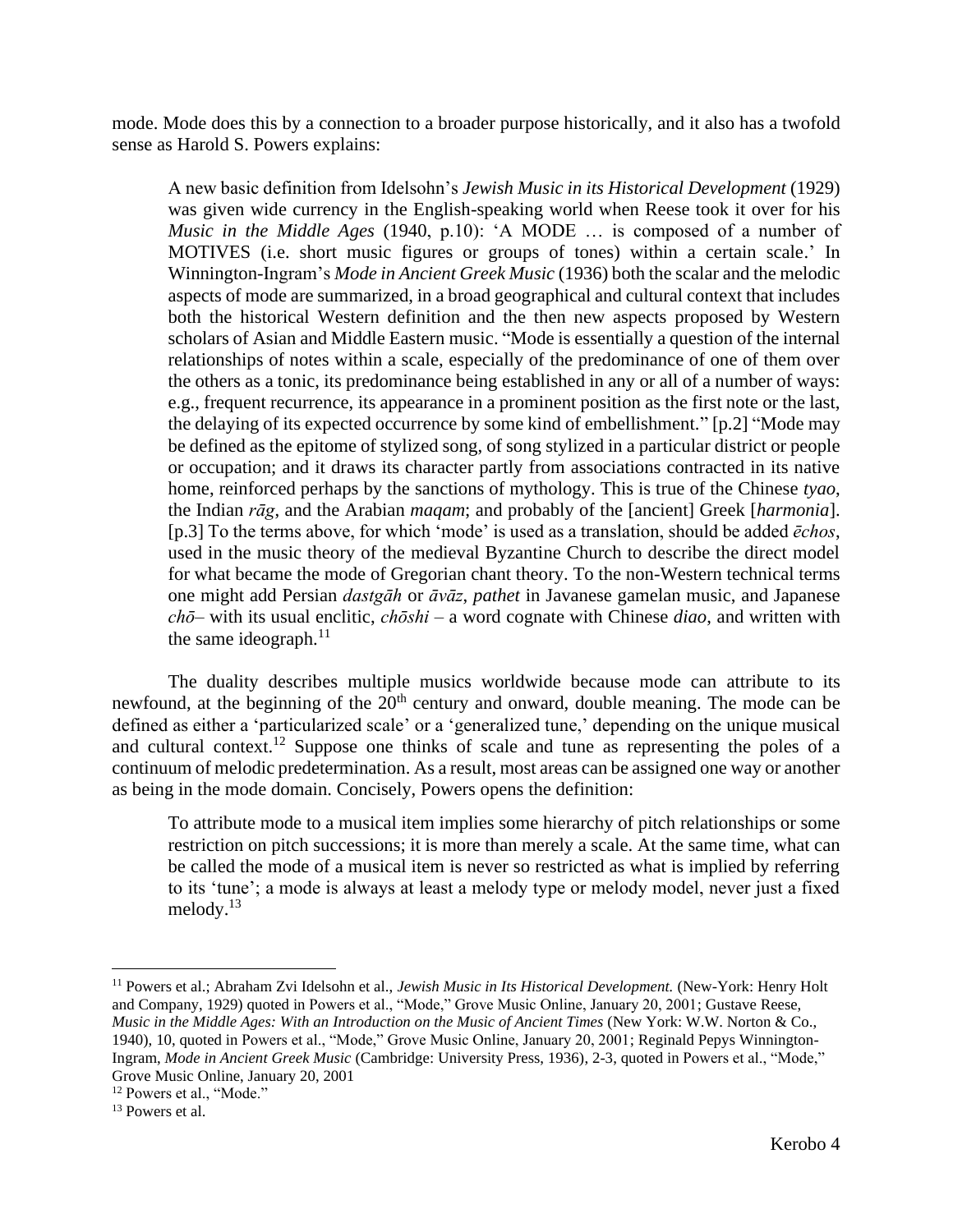A schism often places scale and tune as familiar opposition of general to specific, which in music thinks of theory as differing with practice. A great feature of the  $20<sup>th</sup>$  century comes within the melodic aspects of modality, where guidebooks and approaches have an immense presence. The modal guidebooks used for classification are set and often even within the context of harmonic tonality.<sup>14</sup> They are theories that fit and create the mold as the basis for the system and often have other origins and associates depending on preference in the system.<sup>15</sup>

Musically functional modal systems are as open as the thoughts of the mind. A modal system may be a rational construction in this same vein, much like musical notation or a theory.<sup>16</sup> It can also be a classic collection of musical entities used and retained by the working musician. The possession of modality is natural and common to all cultures. Modality may also view as property of a particular repertory but is not necessarily applicable to other kinds of music in the culture. A remarkable and defining part of the *Lydian Chromatic Concept of Tonal Organization*  $(1953)$  is that the creation is in tandem with the design of the music in action.<sup>17</sup>

# **George Russell's Conception of Mode**

#### *The Lydian Chromatic Concept of Tonal Organization*

Russell had learned the skill of arranging during an extended hospital visit in Cincinnati in 1943. During another extended stay in a hospital in New York City in 1945, he conceives the principles of the "Lydian chromatic concept of tonal organization," not yet a complete theory.<sup>18</sup> The first publication by Russell in 1953 demonstrated a scale that sounds in closest unity with the harmonic genre of any traditionally definable chord. The tonic on an interval of a fifth is its lower tone. Russell defines this as the Lydian Scale.<sup>19</sup> The term unity indicates oneness; it solidifies the quality or state of not being multiple. The Lydian Scale represents an ascending order of six intervals of a fifth. The tonic of a series of six intervals of a fifth is its lowermost tone. The Lydian Tonic is the lowermost tone of a ladder of six consecutive fifths.<sup>20</sup>

In a break towards the early  $19<sup>th</sup>$ -century thinking, the weight of major and minor and how it engraves itself towards Western music, Russell viewed the system as a mold. By the 19<sup>th</sup> century, many Western, primarily European, scholars, theorists, and even musicians acknowledge that the current system of major or minor as seen comes from a simplification of modes. Further inscription of the basis of harmonic tonality, as James Porter highlights, is through a harmonic chronology:

Koch's *Musikalisches Lexikon* (1802) observed that 'our two modern modes are the descendants of the old Ionian and Aeolian.' Theorists in the 19th century usually began with the diatonic major and minor scales as the foundation of their teaching. Occasionally, however, composers could conceive of modality outside the major and minor conventions,

<sup>&</sup>lt;sup>14</sup> Powers et al.

<sup>&</sup>lt;sup>15</sup> Powers et al.

<sup>16</sup> Powers et al.

<sup>17</sup> George Russell, *The Lydian Chromatic Concept of Tonal Organization* (Concept Publishing Company, 2001).

<sup>18</sup> Moore, "George Alan Russell." 19.

<sup>19</sup> Russell, *The Lydian Chromatic Concept of Tonal Organization*. 1.

<sup>20</sup> Russell. 1.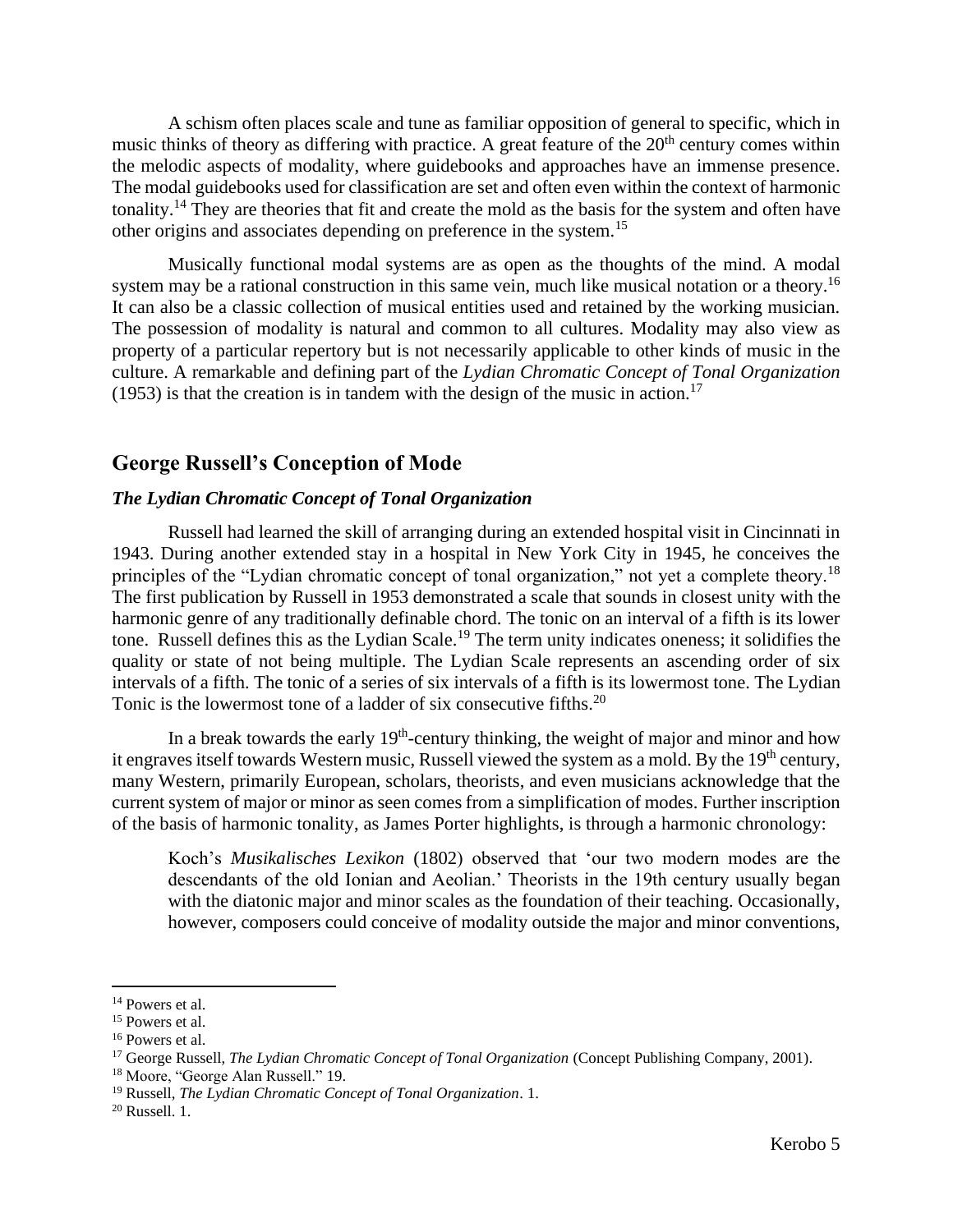as did Beethoven when he composed a four-part, chorale-like movement 'in the Lydian mode' in his String Quartet op.132. $^{21}$ 

As more theorists used it as the foundation of musical knowledge to branch off, the C Ionian became known as the C Major Scale. The Aeolian became known as the Natural Minor Scale or A Minor Scale in A Aeolian. In a connection to Beethoven's movement, Russell uses the C Lydian Scale and affirms an aesthetic preference in a test of chords over the C Ionian Scale. They sound both chords separately, the C Ionian major chord and the C Lydian major chord. Russell attests to the quality and preference, and "in tests performed worldwide in various parts, a majority of people have chosen the second chord— the C Lydian Scale in its tertian order."<sup>22</sup>

The reasoning for the inclination to confer to one scale over another lies in the Overtone Series or Equal Temperament Approximation. It introduces the fifth immediately following an initial octave, establishing the fifth as the most substantial harmonic interval.<sup>23</sup> The most substantial means that the fifth, as the first tonically biased interval of the overtone series, shows itself as the basic unit of Russell's principal concept, Tonal Gravity. To better describe the Overtone Series, it is a ladder of fifths proceeding upwards from the tonic C to F# (C-G-D-A-E-B-F# $)$ .<sup>24</sup> In the words of Russell, it "produces the first seven tones of the Lydian Scale, thereby creating a unified tonal gravity field based on the (C) Lydian Tonic as the center of tonal gravity for the entire scale."25

The overtone series provides the fifth as the most significant contribution to the wholistic fundamental principle of the *Lydian Chromatic Concept of Tonal Organization.*<sup>26</sup> The fundamental principle is the principle of Tonal Gravity. The principle implies ascending order of six consecutive intervals of a fifth offers more than any other order of intervals. <sup>27</sup> The feeling of weight as Russell ties it:

Tonal Gravity, or "tonal magnetism," within a stack of intervals of fifths flows in a downwards direction. The tone F# yields to B as its tonic-F# and B surrender "tonical" authority to E, and so on down the ladder of fifths. The entire stack conferring ultimate tonical authority on its lowermost tone, C. In this way, an order of six fifths represents a self-organized Tonal Gravity Field. Empowered with ultimate tonical authority, the Lydian Tonic reciprocates by functioning as the center of a self-organized tonal gravity field in which all tonal phenomena are graded on the basis of their close to distant relationship to it. This tonal organization is called a Lydian Chromatic Scale. The Lydian Tonic is its "Sun Absolute."  $^{28}$ 

<sup>21</sup> Porter et al., "Mode"; Heinrich Christoph Koch, *Musikalisches Lexikon* (August Hermann, 1802), quoted in Powers et al., "Mode," Grove Music Online, January 20, 2001

<sup>22</sup> Russell, *The Lydian Chromatic Concept of Tonal Organization*. 1.

<sup>23</sup> Russell. 2-3.

<sup>24</sup> Russell. 2.

 $25$  Russell. 3.

<sup>26</sup> Russell. 3.

<sup>27</sup> Russell. 3.

<sup>28</sup> Russell. 3.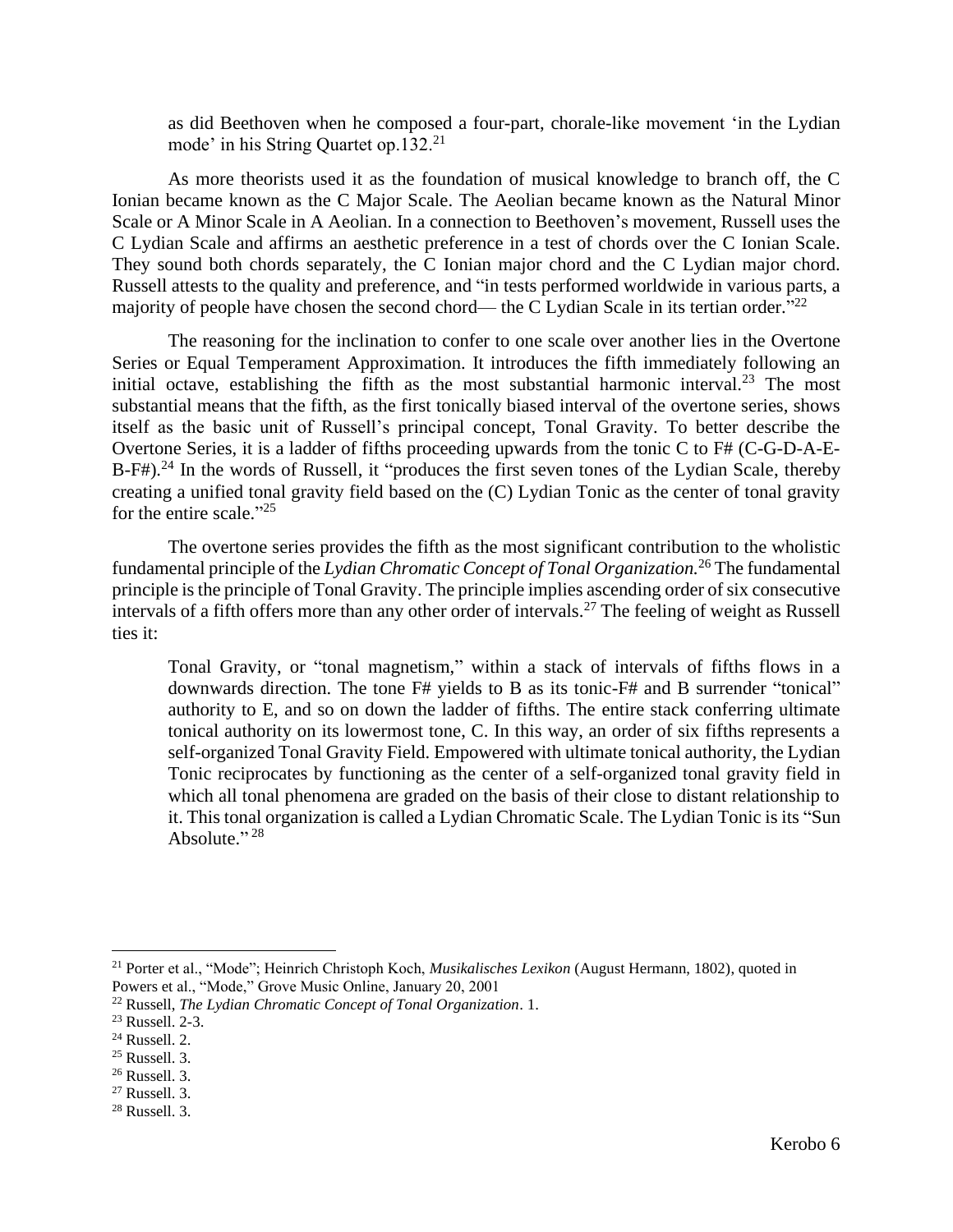#### **A dual view**

The weight Russell describes in the treatise may come from emulating a "pan-stylistic" approach during the creation. In *A New Theory for Jazz* (1974), Russell, during an interview with Olive Jones, describes pan-stylistic as "the word pan means all, all styles, that I use it, the word refers to world music that incorporates the music of many cultures."<sup>29</sup> In a deeper connection to the discussion of broader world works and the seeming vibrancy of that breakthrough in the music of the period, explicitly relating to extending to jazz, Russell describes the music of the time:

The vibrant music of any time is always music that's— well, let's see, always the music created by the people and artists who are not beyond their time but above it. So I can't say jazz is the only vibrant music because there's nonjazz music that is very vibrant. But with regard to all the musics that I consider vital, one thing is for certain—they have all influenced each other. So Penderecki is influenced by Miles Davis, or influenced by jazz elements, you know. And jazz is influenced by Penderecki. They're all going the same way. $30$ 

Its connection to a world-centered approach elaborates on mode and more profound meaning within music through a tonal process by maintaining a stylistic agenda. Composers learn and recognize their musical voice through theories; you have a general idea of where the music is going because of self-limited perceived musical freedom. Russell seemingly positions his view in discussion with Jones over the album "Living Time," wherein which she asks about the references to multiple cultures:

That's what I call pan-stylistic. In that work there are influences of Indian ragas, blues melodies, and atonal rows. There are also so-called freedom elements. Actually however, I don't believe in freedom. I don't think anything like that exists in the world or in music. I think there are higher laws— although, as you move under higher laws you may operate under fewer laws, thus moving in a state of relative freedom as compared to being under numerous smaller laws. But there's always a law in music. At the time I left the United States, I think many musicians were moving in a direction of defiance of laws, in a sense, in that they were concerned only with subjective letting out of emotions. As I look back on it in hindsight, I think this kind of musical expression was tied in with the social thing of the time. [i.e., the militancy of the civil rights movement, etc.] $31$ 

The view on the influences and the effect that life can have on a musician is great, whether good or bad. What can be intriguingly significant for Russell's life was the social, cultural, and aesthetic background out of which the Lydian concept evolved.<sup>32</sup> Robert E. Moore affirms a unique factor that race plays in Russell's life, in a rather sensual defense as a fellow black man. Moore starts by saying, "while this writer wishes to make no claim about the scientific cogency of ways of reckoning race in the United States, Russell's birth certificate reads 'Negro.'" Connecting to the circumstances of his birth on June 23, 1923, in Cincinnati, Ohio, Russell's biological parents were

<sup>29</sup> Jones and Russell, "A New Theory for Jazz." 67.

<sup>30</sup> Jones and Russell. 67.

<sup>31</sup> Jones and Russell. 68.; George Russell and Bill Evans, *Living Time (with George Russell Orchestra)* (Colombia Records, 1972)

<sup>32</sup> Moore, "George Alan Russell." 17.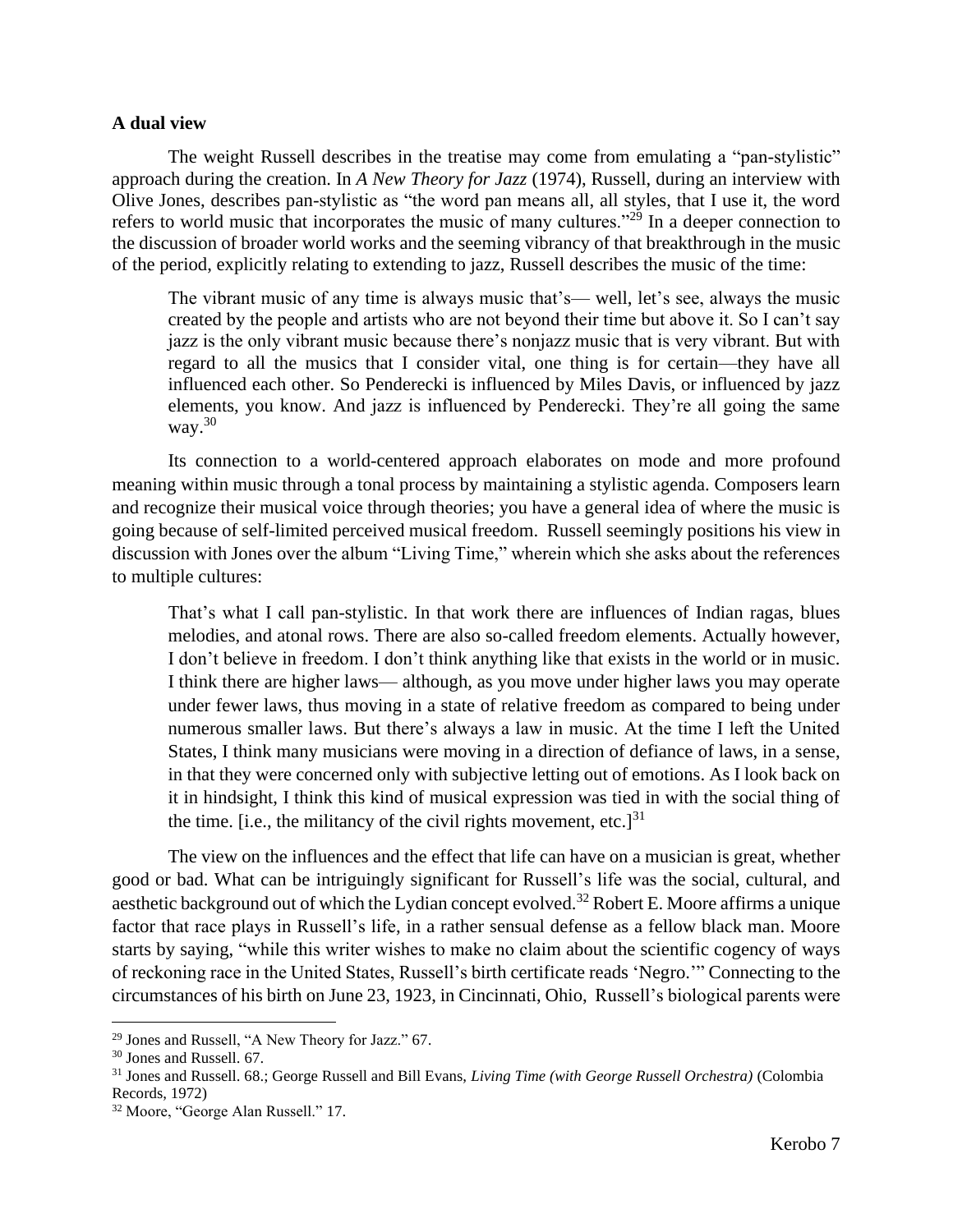a white Oberlin College music professor and a black Oberlin undergraduate.<sup>33</sup> The professor is his birth father and undergraduate his mother. Also, to drive the factor of race and how pervasive it is in society, the professor could most likely only be white at this period. Russell was adopted by Joseph and Bessie Russell a year later and raised in the Walnut Hills section of Cincinnati. <sup>34</sup> The fact remains that race is an apparent factor concerning his life. Moore denotes this himself:

Whether race is considered biologically or sociologically, existentially Russell was black. Nothing drives this point home more clearly than his experience as a seriously injured, sixyear-old, hit-and-run victim who was barred admission to the Jewish Hospital by a nurse who refused to admit him because he was "colored." [...] The environment in which Russell grew up was one in which black music — sacred and secular — was ubiquitous. Although his mother attended Mt. Zion Methodist Church, whose congregation included a number of Cincinnati's black elite, young George was particularly attracted to the music he heard at the sanctified church near his home and revival meetings that he was taken to by his mother and Bishop Mary Mack. […] Racism and racial discrimination played a most important part in Russell's life, as it did in the lives of most of his peers. Interviews conducted with some of his early associates — musical and others — revealed that racism cut quite deeply into all of their lives. Every interview had a collection of horror stories to tell. $35$ 

In correlation with Russell's theory, racism and subjugation are apparent through musical laws following a self-limited perceived musical freedom within a higher tonal law and order. It is the sum of culture and being that creates Russell's personal view of tonality. The influences that make it foundationally are in the church but extend through a preference, order, and a world view from living in constant subjugation. It can even connect to complex idioms relating to black liberation. In the introduction of his book, Russell emphasizes the following:

The Lydian Chromatic Concept is an organization of tonal resources from which the jazz musician may draw to create his improvised lines from which the jazz musician may draw to create his improvised lines. It is like an artist's palette: the paints and colors, in the form of scales and/or intervallic motives, waiting to be blended by the improviser. Like the artist, the jazz musician must learn the techniques of blending his materials. *The Lydian Chromatic Concept of Tonal Organization* is a chromatic concept providing the musician with an awareness of the full spectrum of tonal colors available in the equal temperament tuning. There are no rules, no "do's or don'ts." It is, therefore, not a system, but rather a view or philosophy of tonality in which the student, it is hoped, will find his own identity.<sup>36</sup>

Throughout the most recent version of the concept, an underlying motive encourages personal growth. Russell's pupil Andrew Wasserman explains that "for this reason, it is crucial to embrace the Concept from an emotionally receptive position of seeking something genuine from

<sup>33</sup> Moore. 17.

<sup>34</sup> Moore. 18.

<sup>35</sup> Moore. 18.

<sup>36</sup> Russell, *The Lydian Chromatic Concept of Tonal Organization.*1.; Moore, "George Alan Russell." 16.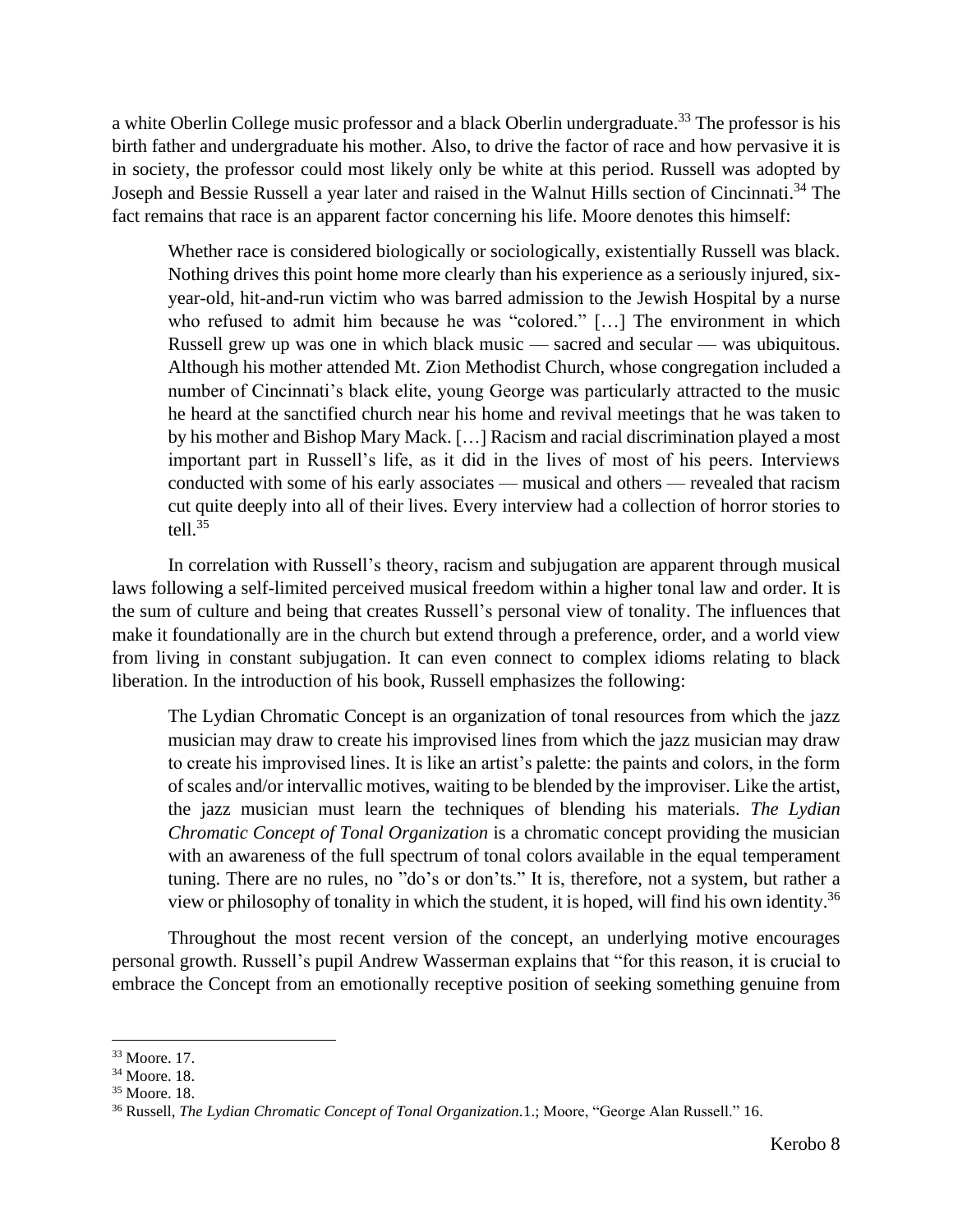yourself in a world where most music is far removed from innovation and excellence."<sup>37</sup> Wasserman further elaborates on a view not most readily seen but appliable to Russell's more profound meaning in theory.

# **Connection to Lydian Scale**

### **"Ezz-Thetic" (1950) and "Heiliger Dankgesang" (1825)**

At the time of the composition of "Ezz-Thetic", was devised to pay tribute to the heavyweight boxing champ and bass player Ezzard Charles, Russell was only a few years from finalizing *The Lydian Chromatic Concept of Tonal Organization* for initial publication. <sup>38</sup> *Ezz-Thetic* itself is an early example of modal jazz composition. 39

"Ezz-Thetic" opens the album with an energetic, winding theme that swells with spiraling angularity. In truly Ezzard fashion, inspiring a round of exhilarating statements from the horns, the tune breaks down into a sequence of recurrent calls and responses between the rhythm section and brass that transcends typical conventions of pattern and form. The composition itself is a rearrangement of Cole Porter's "Love for Sale."<sup>40</sup> Jeffrey Sultanof, who had received the ability to publish the arrangement, had gotten it from Alice Russell, George Russell's wife posthumously. 41

In association with Russell's early theory, Russell wrote "Ezz-Thetic" with a key signature of four flats in concert, with most Ds wrote with natural markings. Russell wrote it in Db Lydian, which would have the four flats: Db, Eb, Ab, and Bb.<sup>42</sup> The Db Lydian scale is (Db–Eb–F–G–Ab– Bb–C–Db). Sultanof rearranges it to C minor because "it is clearly in C minor tonality."<sup>43</sup> In a harmonic view, the changes for the first 40 measures are  $C^{-9}$ -C-F<sup>-7</sup>-Bb<sup>7</sup>-Bb<sup>-7</sup>-Eb<sup>7</sup>-Ab<sup>-7</sup>-Db<sup>7</sup>-D<sup>-7</sup>  $^{7b5}$ -G<sup>7#5</sup>-C<sup>-9</sup>-F<sup>-7</sup>-Bb<sup>7</sup>-Eb<sup>maj7</sup>-G<sup>7b5</sup>-C<sup>7</sup>-F<sup>-7</sup>-B<sup>b7</sup>-Eb<sup>maj7</sup>-D<sup>-7b5</sup>-G<sup>7</sup>. With us knowing the harmonic theory of Russell and the weight of the fifth, we recognize the first shift,  $C^{-9}$ – $C$ – $F^{-7}$ . The piece has tonal centers that weigh heavy in three places, primarily the switches around the beginning, middle, and end of the work. 1.  $(C-F^7)$  2.  $(C^9-F^7)$  3.  $(C^7-F^7)$  By being both in the Db Lydian in performance and recording and its conception with a historical base in modal theory, one can see what the Lydian Scale brings to "Ezz-thetic."<sup>44</sup>

The 3<sup>rd</sup> movement of Beethoven's String Quartet Op. 132 refers to in short as "Heiliger Dankgesang," which is a note on top of the score. The complete message is "Heiliger Dankgesang

<sup>37</sup> Russell, *The Lydian Chromatic Concept of Tonal Organization*. Foreword.

<sup>38</sup> Sultanof, "Ezz-Thetic, The Jeffrey Sultanof Master Edition." 3.

<sup>39</sup> Sultanof, "Ezz-Thetic, The Jeffrey Sultanof Master Edition." 3; George Russell, *Ezz-Thetic*.

<sup>40</sup> Sultanof, "Ezz-Thetic, The Jeffrey Sultanof Master Edition." 3.

<sup>41</sup> Sultanof. 3.

<sup>42</sup> Sultanof. 3.

<sup>43</sup> Sultanof. 3.

<sup>44</sup> Sultanof; George Russell, *Ezz-Thetic*.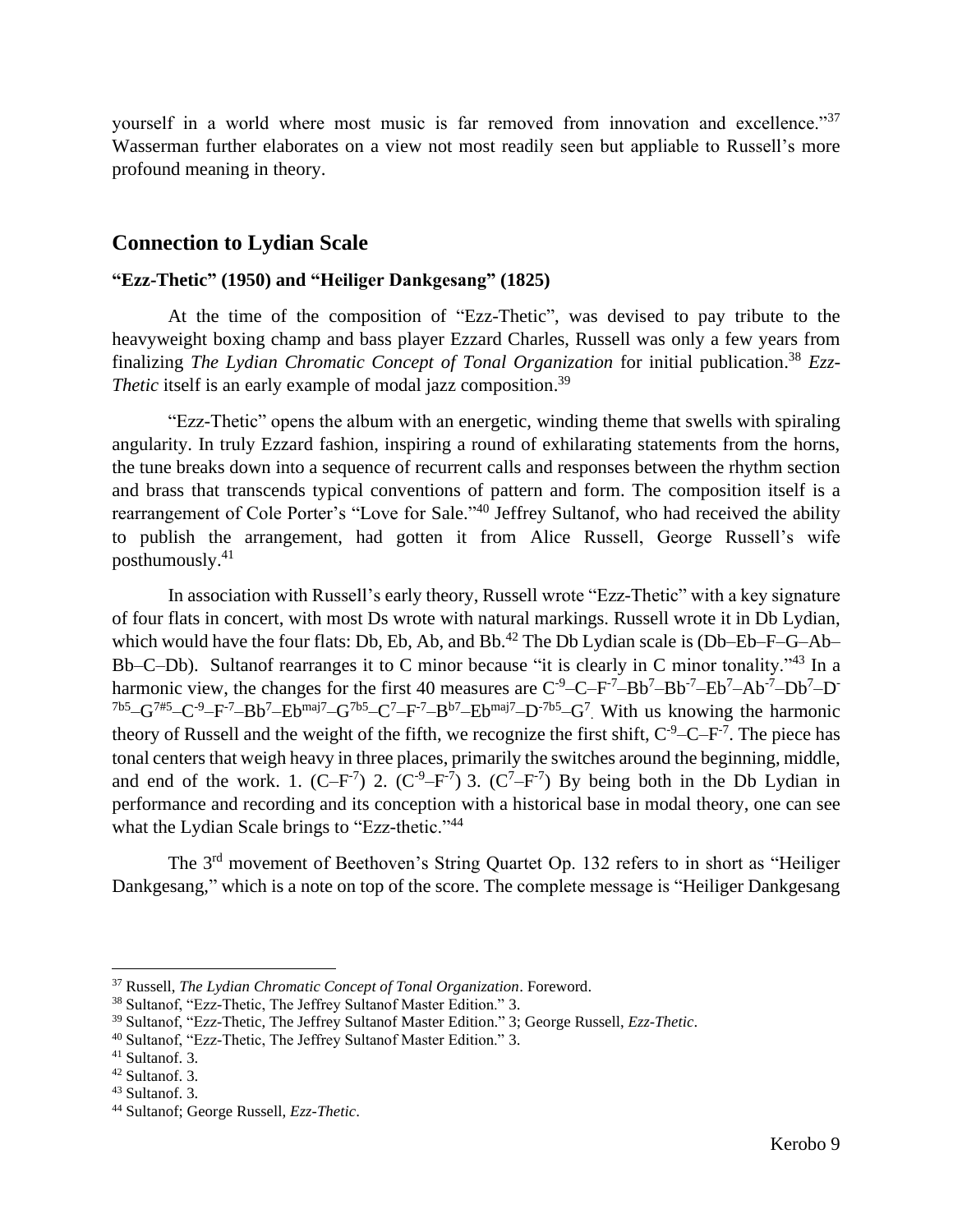eines Genesenen an die Gottheit, in der lydischen Tonart."<sup>45</sup> The translation is "A Convalescent's Holy Song of Thanksgiving to the Divinity, in the Lydian Mode."<sup>46</sup> Beethoven wrote the piece during and after his struggle with a severe life-threatening illness.<sup>47</sup> Beethoven fears the disease was fatal at the time because he had been afflicted with an intestinal disorder during the entire winter of  $1824-5$ <sup>48</sup>. The winter was long and harsh for Beethoven, and he had come to his worst moments during the time. A commonality between Beethoven and Russell would be their discovery of the Lydian during moments of sickness. The piece reflects the uncertainty of a long illness, as well as the thanksgiving of a full recovery. Beethoven may not mention that while he begins with a "holy song of thanksgiving" in the Lydian mode, the piece alternates between the F Lydian mode and D major. $49$ 

Very much in the same vein of cyclic motion and harmonic weight that powers Russell's piece, "Ezz-thetic" powers Beethoven's piece as well. Michiko Theurer connects the "Heiliger Dankgesang" to a central and expressive force:

The relation between modal and tonal material is central to the expressive force of the *Heiliger Dankgesang*. In a world without forward-leading dominant harmonies, there would be no problem in establishing the F-Lydian mode. But because Beethoven sets his Lydian mode firmly within the context of tonal harmony, it has an overwhelming tendency to follow its raised fourth degree as a leading tone into C major. Beethoven's challenge is to demagnetize tonal harmonies into a source of modal stability—to create a Lydian world within and even around the context of tonality.<sup>50</sup>

Even though Beethoven uses the F Lydian mode (F–G–A–B–C–D–E–F), which has no context in tonal harmony naturally, due to his newfound musical context and out of the winter of sickness, he lives. Beethoven conveys over much of the same blending as Russell when crossing into other modes and scales, such as C major. Both "Ezz-thetic" (1950) by Russell and "Heiliger Dankgesang" (1825) by Beethoven have the same base of the Lydian Scale. Even though both are a culmination of modes, the works have fewer similarities from then on. Beethoven's work is clearly in the church concept of the mode; it asks the big questions, hinting at an answer through divine intentions. Russell's work is "pan-stylistic" and the definition of mode in a double meaning, in both its musicological sense and theory in a culmination of composition and musical practice.

<sup>45</sup> Joseph Kerman, "Beethoven: The Single Journey: Quartet in A Minor, Op. 132," *The Hudson Review* 5, no. 1 (1952): 32–55, https://doi.org/10.2307/3847270. 46.

<sup>46</sup> Kerman. 46-47.

<sup>&</sup>lt;sup>47</sup> "The Takacs Quartet on Beethoven's Message to God," NPR.org, accessed April 29, 2021, https://www.npr.org/templates/story/story.php?storyId=6387666.

<sup>48</sup> Michiko Theurer, "Playing with Time: The Heiliger Dankgesang and the Evolution of Narrative Liberation in Op. 132," *Journal of Musicological Research* 32, no. 2–3 (April 2013): 248–65,

https://doi.org/10.1080/01411896.2013.791801.

<sup>&</sup>lt;sup>49</sup> Theurer.

<sup>&</sup>lt;sup>50</sup> Theurer.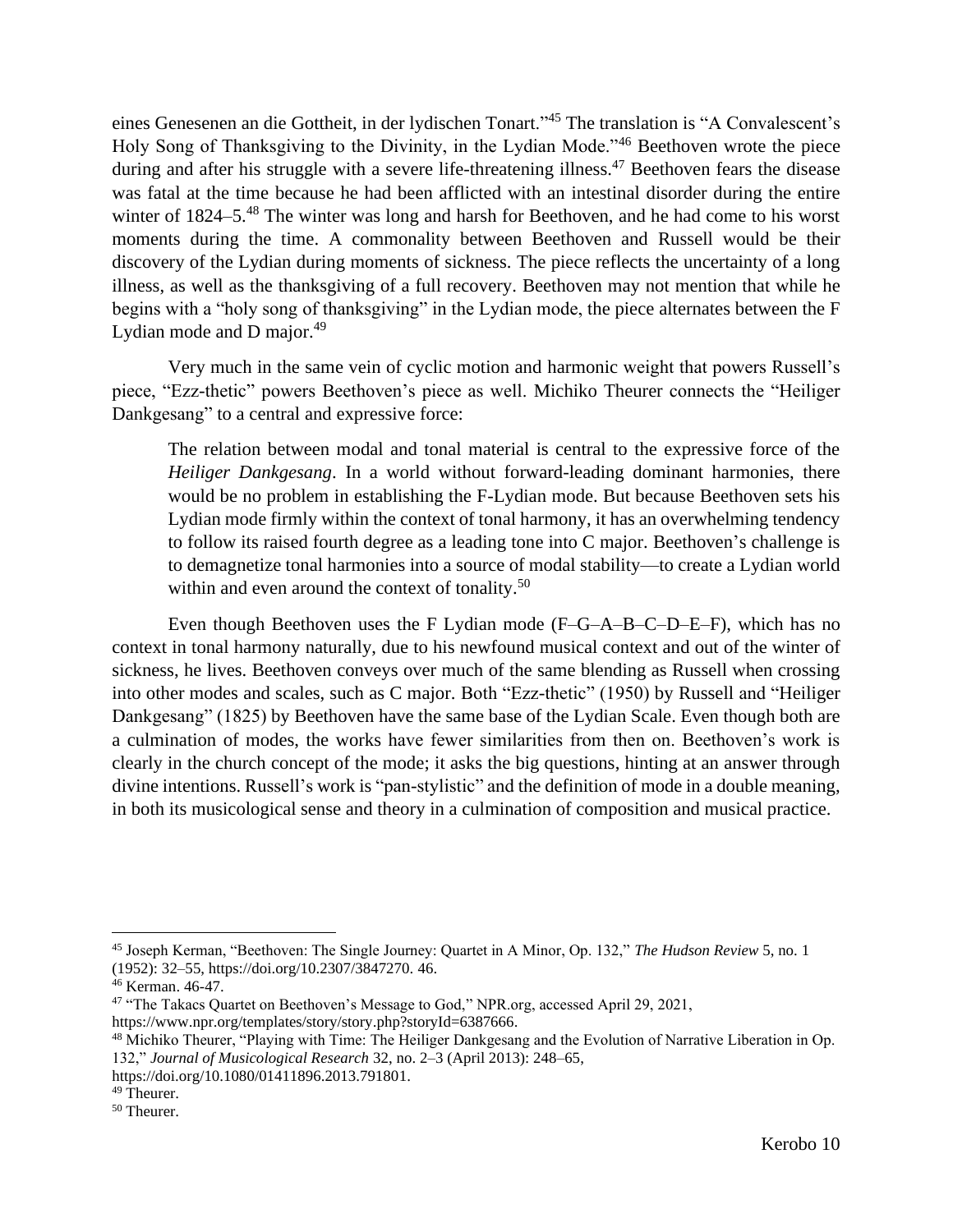# **Conclusion**

## **Harmonic Influence**

George Russell as a composer was relatively well-known. As a theorist with *The Lydian Chromatic Concept of Tonal Organization,* his ideas had reached many worldwide. While that might devote itself to the "pan-stylistic" feel and approach to the theory rooted in the Lydian, other composers have used the guidebook as a means to answer personal harmonic questions.

Takemitsu hints that he uses the ideas of Russell. Just as Russell gives little insight into what the improviser or composer will apply the theory to their respective music, Takemitsu involves Russell's theory subtly. Peter Burt finds that Takemitsu uses Russell's ideas with a "Dorian chromaticism" in his work "The Dorian Horizon" (1966):

If, on the other hand, one considers Russell's more general aesthetic ideas about "pantonality" and the Lydian Chromatic Scale, then one can admit the possibility that such concepts may have had a more far-reaching impact on the Japanese composer. […] in a broader sense Russell's concept of "pantonality" remained one with which Takemitsu was to become ever more openly sympathetic as the years passed: a tendency which culminated in the final immersion of his music in a "sea of tonality," beginning in the late 1970s, and reaching its consummation in the unashamedly tonal works of his final years.<sup>51</sup>

At the time, Takemitsu and Russell set themselves apart using a system whose theories are apart from Western music theory, in the broader sense of "pantonality."<sup>52</sup> Finally, Burt describes the "Dorian Chromaticism" as a "humble protest against inorganic serialism," which connects Takemitsu with Russell's thoughts on laws in music.<sup>53</sup>

More conclusively, Zappa links with Russell's theory due to a preference for the Lydian scale. The selection works for Zappa because his views on the tonal tradition are rooted in a reaction against particular tonal styles. Therefore, Brett Clement uses Russell's ideas to adapt the theoretical fundamentals:

In adapting Russell's ideas for a new theory, we must first determine the relevance of certain core concepts to Zappa's tonal practices. One essential principle linking the repertoire understudy with the LCC is the concept of chord-scale equivalence (Russell's "vertical" approach). Zappa facilitates this correspondence through a slowing of harmonic rhythm—as occurs in modal jazz—which allows a given chord to assert a potential tonality by means of an associated scale. Also, the ubiquity of the Lydian scale in Zappa's music would suggest another, more obvious relevance for the LCC. That is, context alone advises that a theory of Zappa's diatonicism should strongly feature the Lydian scale.<sup>54</sup>

By attaching Russell's theory to Zappa's music, Clement further extends the application of the theory. A "pan-stylistic" shows though Zappa's admiration of a forward-looking approach to

<sup>51</sup> Burt, "Takemitsu and the Lydian Chromatic Concept of George Russell." 107.

<sup>52</sup> Burt. 107.

<sup>53</sup> Burt. 107.; Jones and Russell, "A New Theory for Jazz." 68.

<sup>54</sup> Clement, "A New Lydian Theory for Frank Zappa's Modal Music." 149.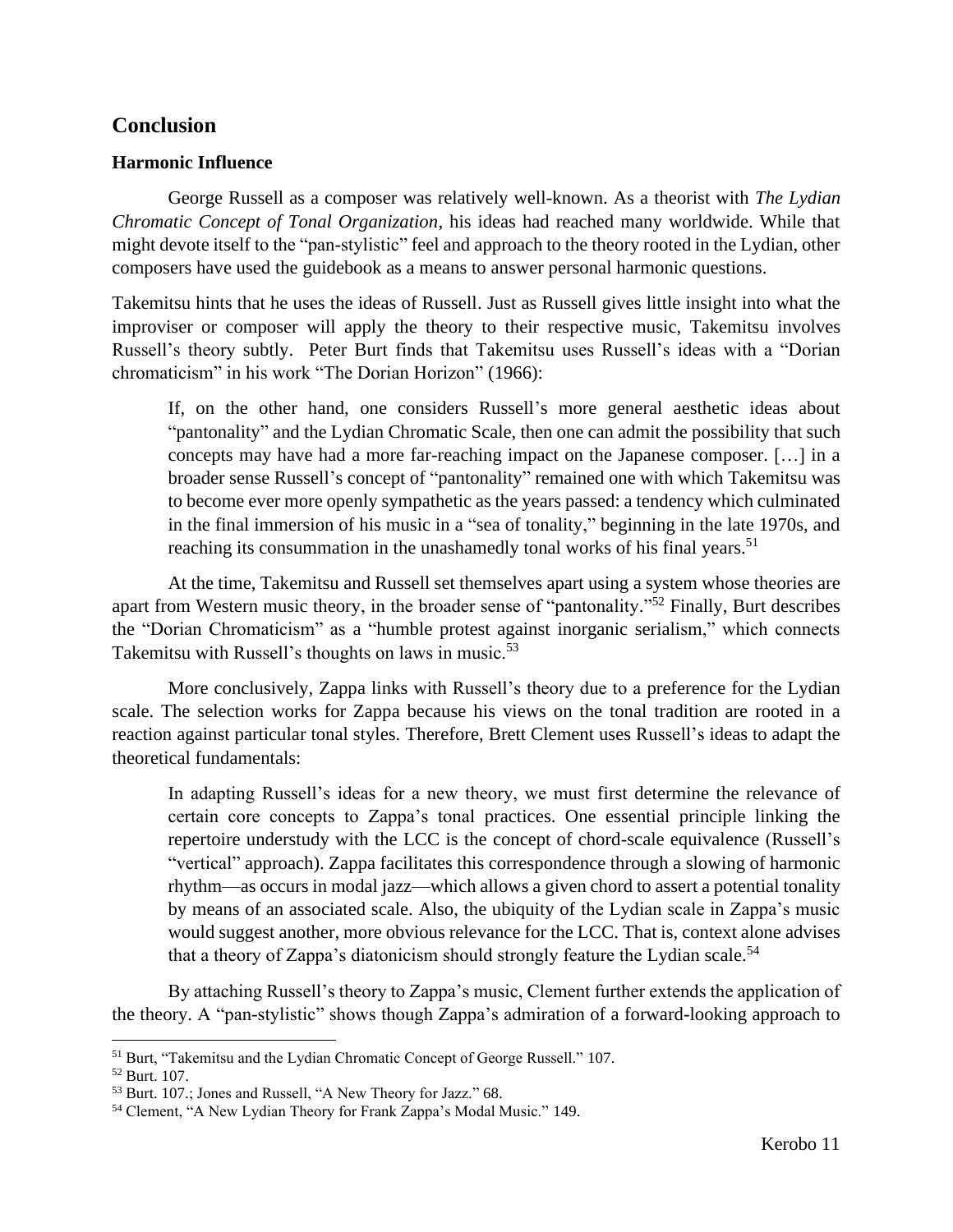diatonicism. He uses it in the same vein as an original definition of mode, which is classification. Finally, Clement uses Russell's attempt to place other diatonic chords/modes under the canopy of Lydian tonality to create some bounds for the modal theory of Zappa.<sup>55</sup> In the binding of "Panstylistic" to Torumitsu and Zappa, they are conclusively apparent in musical works and theories. Burt directly discusses "pantonality," which can interpret as "pan-stylistic." Clement is more subtle when he discusses Zappa's theory, but it involved "pan-stylistic" Lydian-inspired modal conventions outside of the music at the time.<sup>56</sup>

In conclusion, this paper grounds George Russell's Lydian Chromatic Concept (LCC) in broader arching music theory from jazz theory by looking at modal views (theory) historically and looking at how Russell's conception of the Lydian Chromatic Concept and mode, in general, differ from traditional concepts of mode and mode practices at the time. It shows this in two main ways. It traces this musically before the publication of his theory by looking at George Russell's "Ezzthetic" (1950), examining and connecting mode theory through practice in prose by a view of the notion's several different components, including characteristic intervals, modal degree affinities, and essential voice-leading principles in comparison to Beethoven's "Heiliger Dankgesang" (1825) the third movement of op. 132.<sup>57</sup> "Pan-stylistic" approach combines mode as a concept in the history and theory of Western music and 'mode' as a modern musicological concept applied to non-Western music.<sup>58</sup> Ultimately, George Russell's LCC connects to a "pan-stylistic" approach of music theory by fermentation of his ideas in other theorist-composers and a world music theory.

<sup>55</sup> Clement. 149.

<sup>56</sup> Burt, "Takemitsu and the Lydian Chromatic Concept of George Russell." 107; Clement, "A New Lydian Theory for Frank Zappa's Modal Music." 146.

<sup>57</sup> Sultanof, "Ezz-Thetic, The Jeffrey Sultanof Master Edition"; George Russell, *Ezz-Thetic*; Beethoven, *Complete String Quartets*. 159-188.

<sup>58</sup> Burt, "Takemitsu and the Lydian Chromatic Concept of George Russell"; Clement, "A New Lydian Theory for Frank Zappa's Modal Music"; Jones and Russell, "A New Theory for Jazz."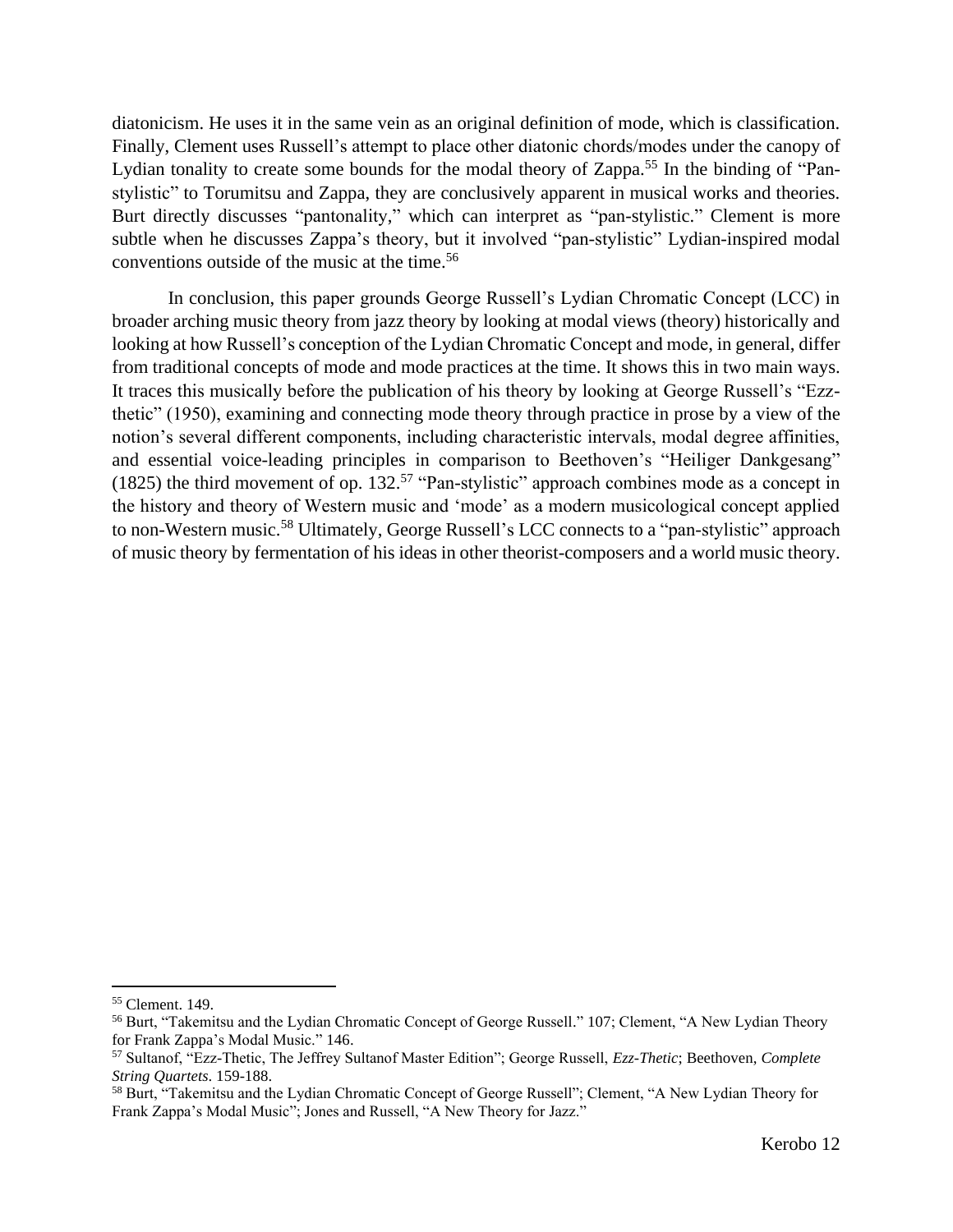# **Bibliography**

Atkinson, Charles M. *The Critical Nexus: Tone-System, Mode, and Notation in Early Medieval Music*. New York, United States: Oxford University Press, Incorporated, 2008. http://ebookcentral.proquest.com/lib/wayne/detail.action?docID=430640.

Beethoven, Ludwig van. *Complete String Quartets*. Dover Publications, Incorporated, 1970.

Burt, Peter. "Takemitsu and the Lydian Chromatic Concept of George Russell." *Contemporary Music Review* 21, no. 4 (September 2002): 73–109. https://doi.org/10.1080/07494460216666.

Clement, Brett. "A New Lydian Theory for Frank Zappa's Modal Music." *Music Theory Spectrum* 36, no. 1 (2014): 146–66.

George Russell. *Ezz-Thetic*. New York: Plaza Sound Studios, 1961.

Idelsohn, Abraham Zvi, J. M Abelor, A Beer, Berthold von Regensburg, Joshua Feinsinger, Joseph Goldstein, Louis Lewandowski, et al. *Jewish Music in Its Historical Development.* New-York: Henry Holt and Company, 1929.

Jones, Olive, and George Russell. "A New Theory for Jazz." *The Black Perspective in Music* 2, no. 1 (1974): 63–74. https://doi.org/10.2307/1214151.

Kerman, Joseph. "Beethoven: The Single Journey: Quartet in A Minor, Op. 132." *The Hudson Review* 5, no. 1 (1952): 32–55. https://doi.org/10.2307/3847270.

Koch, Heinrich Christoph. *Musikalisches Lexikon*. August Hermann, 1802.

Moore, Robert. "George Alan Russell: Jazz's First Theorist." *Trotter Review* 2, no. 2 (June 21, 1988): 15–19.

Powers, Harold, Frans Wiering, James Porter, James Cowdery, Richard Widdess, Ruth Davis, Marc Perlman, Stephen Jones, and Allan Marett. "Mode." Grove Music Online, January 20, 2001.

http://www.oxfordmusiconline.com/grovemusic/view/10.1093/gmo/9781561592630.001.0001/o mo-9781561592630-e-0000043718.

Reese, Gustave. *Music in the Middle Ages: With an Introduction on the Music of Ancient Times*. New York: W.W. Norton & Co., 1940.

Russell, George. *The Lydian Chromatic Concept of Tonal Organization*. Concept Publishing Company, 2001.

Russell, George, and Bill Evans. *Living Time (with George Russell Orchestra)*. Colombia Records, 1972. https://open.spotify.com/album/1n5BVJNxRJnBRWjB4XWRn0.

Sultanof, Jeffrey. "Ezz-Thetic, The Jeffrey Sultanof Master Edition." Jazz Lines Publication, December 20, 2010. https://www.ejazzlines.com/mc\_files/2/ezzthetic\_jlp-8020.pdf.